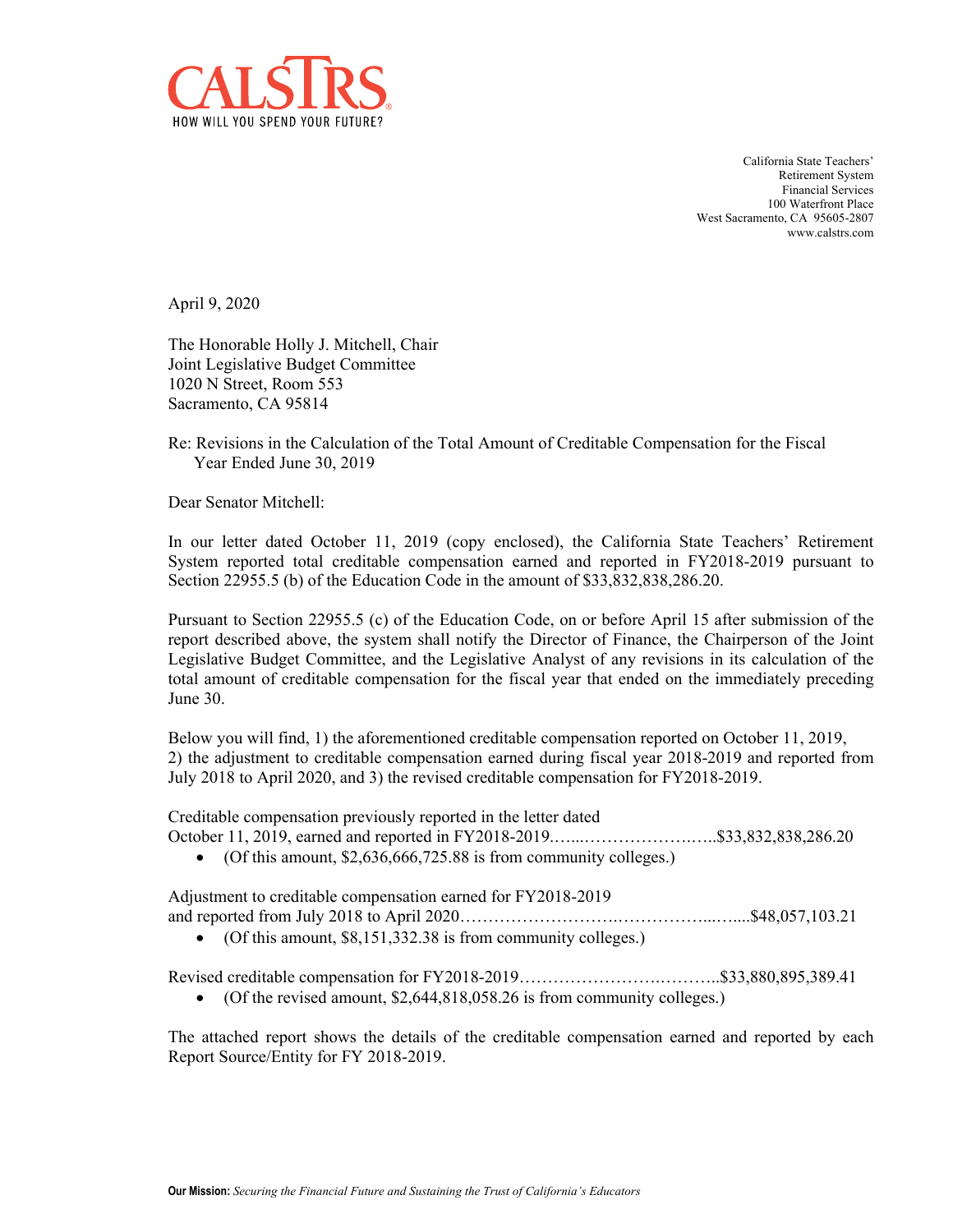If you have any questions, please contact CalSTRS' Senior Manager of Contributions, Cassandra Mallett-Beck, at (916) 414-5416. This information is available on CalSTRS public website at [http://www.calstrs.com/report/creditable-compensation-reports.](http://www.calstrs.com/report/creditable-compensation-reports) For a printed copy, please contact Sal Sanchez at (916) 414-1984.

Sincerely,<br>Julia Undarwood

Chief Financial Officer Julie Underwood

Enclosure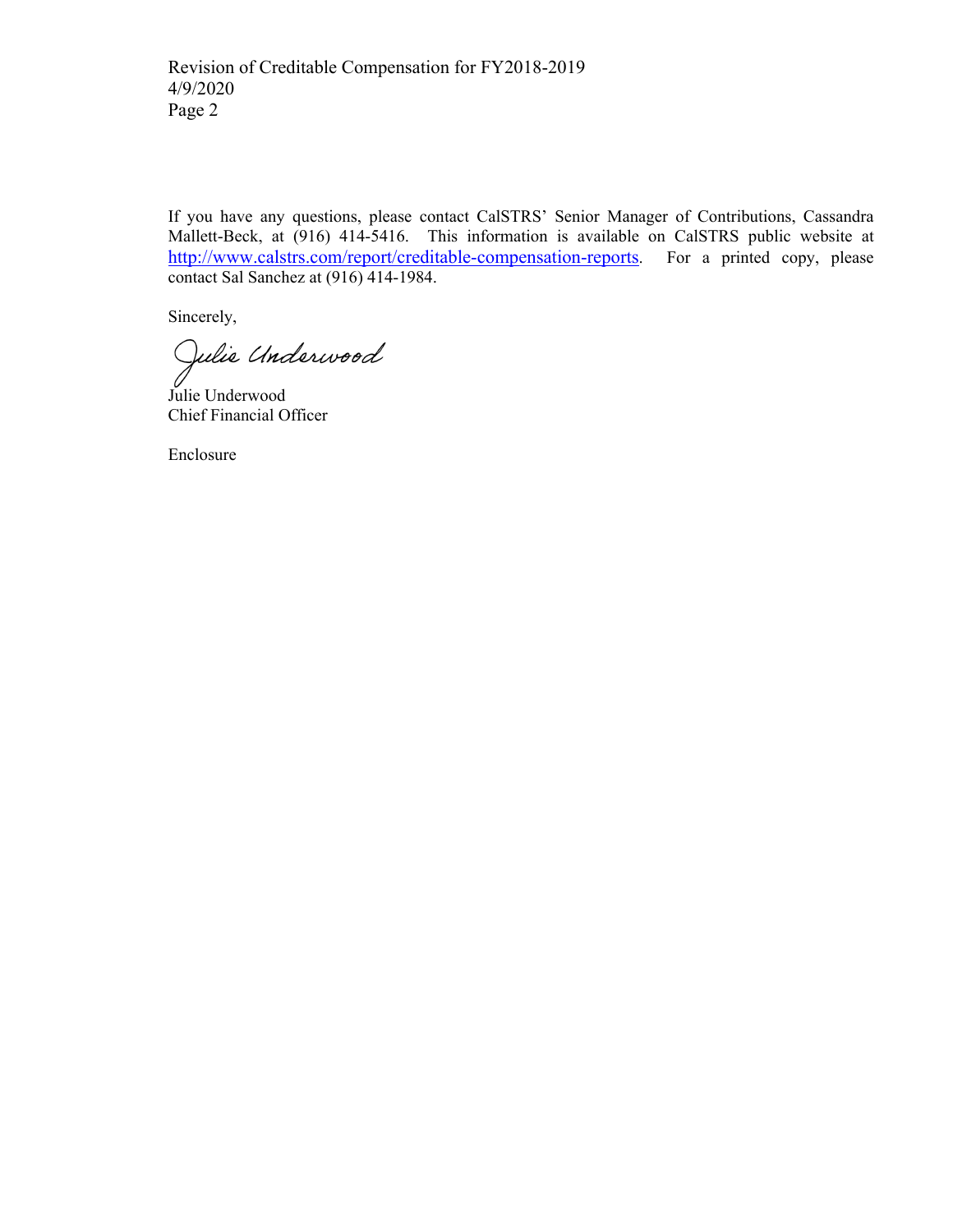## Revised Creditable Compensation for Fiscal Year 2018-2019

|                                                    | <b>Creditable Compensation reported</b> | <b>Adjustment to Creditable</b>                   | <b>Revised Creditable</b>                                    |
|----------------------------------------------------|-----------------------------------------|---------------------------------------------------|--------------------------------------------------------------|
| <b>Report Source Name</b>                          | on Oct 11, 2019                         | <b>Compensation earned during</b><br>FY 2018-2019 | <b>Compensation for FY 2018-2019</b><br>as of April 01, 2020 |
| Alameda COE                                        | 1,293,133,299.42                        | 873,414.91                                        | 1,294,006,714.33                                             |
| Alpine COE                                         | 917,387.95                              | 0.00                                              | 917,387.95                                                   |
| Amador COE                                         | 19,791,625.36                           | 246.05                                            | 19,791,871.41                                                |
| <b>Butte COE</b>                                   | 151,580,771.95                          | (240, 395.57)                                     | 151,340,376.38                                               |
| Calaveras COE                                      | 24,769,951.52                           | 1,551.71                                          | 24,771,503.23                                                |
| Colusa COE                                         | 24, 347, 337.69                         | 3,640.15                                          | 24,350,977.84                                                |
| Contra Costa COE<br>Del Norte COE                  | 749,993,217.89<br>18,968,259.61         | 1,863,180.92<br>39,828.61                         | 751,856,398.81<br>19,008,088.22                              |
| El Dorado COE                                      | 137, 301, 646. 18                       | 22,193.33                                         | 137, 323, 839. 51                                            |
| Fresno COE                                         | 915,522,816.76                          | 455,626.68                                        | 915,978,443.44                                               |
| Glenn COE                                          | 28,273,820.94                           | 12,994.89                                         | 28, 286, 815.83                                              |
| Humboldt COE                                       | 93,433,537.79                           | 18,927.93                                         | 93,452,465.72                                                |
| Imperial COE                                       | 213,578,187.74                          | 15,569.93                                         | 213,593,757.67                                               |
| Inyo COE                                           | 21,252,730.60                           | (6,846.99)                                        | 21,245,883.61                                                |
| Kern COE                                           | 933,241,257.59                          | 425,291.61                                        | 933,666,549.20                                               |
| Kings COE                                          | 137,314,070.86                          | (153.32)                                          | 137, 313, 917.54                                             |
| Lake COE                                           | 40,114,272.06                           | 1,566.83                                          | 40,115,838.89                                                |
| Lassen COE<br>Los Angeles COE                      | 20,138,622.19<br>4,777,156,426.45       | 2,000.00<br>14,787,395.28                         | 20,140,622.19<br>4,791,943,821.73                            |
| Madera COE                                         | 148,502,662.95                          | 5,099.71                                          | 148,507,762.66                                               |
| Marin COE                                          | 224,383,920.98                          | 484,499.25                                        | 224,868,420.23                                               |
| Mariposa COE                                       | 8,663,729.99                            | 350.00                                            | 8,664,079.99                                                 |
| Mendocino COE                                      | 68, 553, 128.06                         | (5,981.37)                                        | 68,547,146.69                                                |
| Merced COE                                         | 320,900,453.48                          | 33,310.39                                         | 320,933,763.87                                               |
| Modoc COE                                          | 6,976,742.13                            | 29,042.66                                         | 7,005,784.79                                                 |
| Mono COE                                           | 10,563,323.38                           | 0.00                                              | 10,563,323.38                                                |
| Monterey COE                                       | 419,118,790.40                          | 225,569.25                                        | 419,344,359.65                                               |
| Napa COE                                           | 129,384,825.00                          | 13,506.42                                         | 129,398,331.42                                               |
| Nevada COE                                         | 52,536,456.22                           | 5,806.22                                          | 52,542,262.44                                                |
| Orange COE<br>Placer COE                           | 2,683,176,775.10<br>363,464,797.19      | 3,537,062.30<br>261,783.03                        | 2,686,713,837.40<br>363,726,580.22                           |
| Plumas COE                                         | 13,049,489.17                           | 18,635.23                                         | 13,068,124.40                                                |
| Riverside COE                                      | 2,038,537,477.22                        | 823,806.37                                        | 2,039,361,283.59                                             |
| Sacramento COE                                     | 1,291,944,873.21                        | 7,514,368.83                                      | 1,299,459,242.04                                             |
| San Benito COE                                     | 49,984,224.07                           | 128,947.07                                        | 50,113,171.14                                                |
| San Bernardino COE                                 | 2,106,700,323.15                        | 715,340.43                                        | 2, 107, 415, 663. 58                                         |
| San Diego COE                                      | 2,777,782,126.65                        | 5,934,324.95                                      | 2,783,716,451.60                                             |
| San Francisco COE                                  | 437,058,603.83                          | 60,491.65                                         | 437,119,095.48                                               |
| San Joaquin COE                                    | 731,658,388.45                          | 205,441.99                                        | 731,863,830.44                                               |
| San Luis Obispo COE                                | 183, 364, 396. 17                       | 61,440.17                                         | 183,425,836.34                                               |
| San Mateo COE<br>Santa Barbara COE                 | 553,531,622.09<br>408,961,126.03        | 117,712.76<br>98,056.21                           | 553,649,334.85<br>409,059,182.24                             |
| Santa Clara COE                                    | 1,558,793,417.51                        | 1,986,987.05                                      | 1,560,780,404.56                                             |
| Santa Cruz COE                                     | 194,785,747.20                          | 468,965.73                                        | 195,254,712.93                                               |
| Shasta COE                                         | 136,636,077.55                          | 4,867.56                                          | 136,640,945.11                                               |
| Sierra COE                                         | 2,390,584.31                            | 4,585.86                                          | 2,395,170.17                                                 |
| Siskiyou COE                                       | 32,578,025.77                           | 52,645.74                                         | 32,630,671.51                                                |
| Solano COE                                         | 290,169,324.77                          | 803,510.01                                        | 290,972,834.78                                               |
| Sonoma COE                                         | 365,563,799.35                          | 632,191.65                                        | 366,195,991.00                                               |
| Stanislaus COE                                     | 598,090,359.97                          | (35,579.64)                                       | 598,054,780.33                                               |
| Sutter COE<br>Tehama COE                           | 108,356,065.97<br>50,069,220.53         | 331,451.22<br>685.85                              | 108,687,517.19<br>50,069,906.38                              |
| <b>Trinity COE</b>                                 | 7,633,459.81                            | 0.00                                              | 7,633,459.81                                                 |
| Tulare COE                                         | 534,334,324.91                          | 58,174.20                                         | 534,392,499.11                                               |
| Tuolumne COE                                       | 27,628,687.64                           | 49,003.97                                         | 27,677,691.61                                                |
| Ventura COE                                        | 698,691,284.29                          | 1,206,083.19                                      | 699,897,367.48                                               |
| Yolo COE                                           | 145,322,382.16                          | 577,932.90                                        | 145,900,315.06                                               |
| Yuba COE                                           | 83,910,891.45                           | 1,555,186.25                                      | 85,466,077.70                                                |
| <b>State Agencies</b>                              | 11,763,975.76                           | 377,814.48                                        | 12,141,790.24                                                |
| Los Angeles USD                                    | 2,796,266,372.63                        | 578,463.64                                        | 2,796,844,836.27                                             |
| Los Angeles CCD<br>City College of San Francisco   | 211,939,402.16                          | 143,391.39                                        | 212,082,793.55                                               |
| <b>Butte CCD</b>                                   | 76,328,709.04<br>23,022,934.12          | 41,188.35<br>1,316.64                             | 76, 369, 897. 39<br>23,024,250.76                            |
| Long Beach USD                                     | 385,495,718.31                          | 114,837.90                                        | 385,610,556.21                                               |
| Sierra Joint CCD                                   | 27,133,227.93                           | 23,194.60                                         | 27,156,422.53                                                |
| San Mateo County CCD                               | 47,945,939.81                           | 3,119.83                                          | 47,949,059.64                                                |
| Mt. Diablo USD                                     | 153,729,264.81                          | 4,304.45                                          | 153,733,569.26                                               |
| Clovis USD                                         | 185,622,360.14                          | 27,401.26                                         | 185,649,761.40                                               |
| <b>Bellflower USD</b>                              | 55,689,043.36                           | 489,047.74                                        | 56,178,091.10                                                |
| Corona-Norco USD                                   | 282,540,258.14                          | 2,186.87                                          | 282,542,445.01                                               |
| Cupertino Union                                    | 88,277,556.39                           | 9,498.05                                          | 88,287,054.44                                                |
| Cabrillo CCD<br><b>Total Credible Compensation</b> | 22,502,374.94<br>\$33,832,838,286.20    | 0.00<br>\$48,057,103.21                           | 22,502,374.94<br>\$33,880,895,389.41                         |

Note: Of the amount of DB Creditable Compensation for FY 2018/2019, \$[2,644,818,058.26](https://2,644,818,058.26) is from Community Colleges.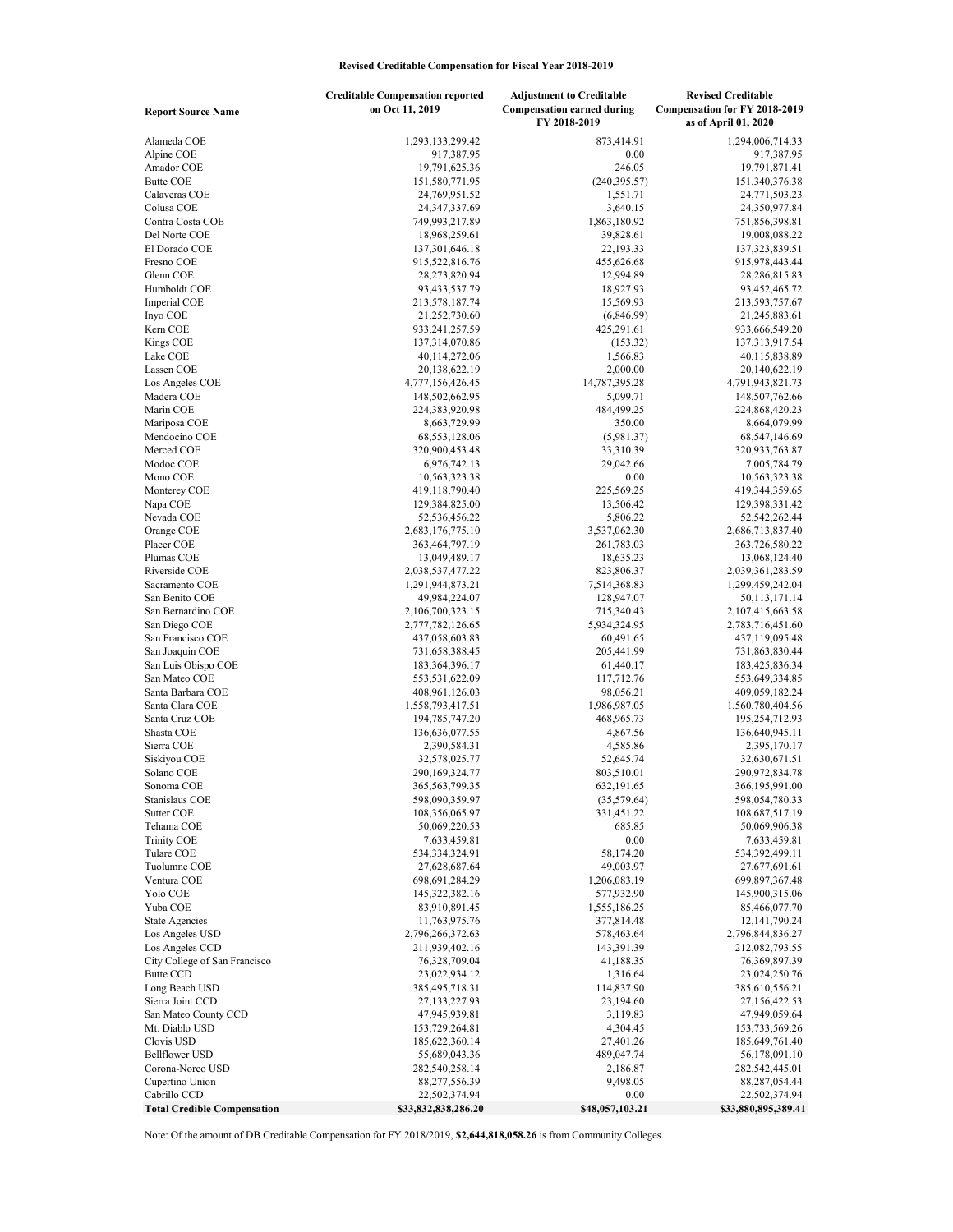

California State Teachers' Retirement System Financial Services I00 Waterfront Place West Sacramento, CA 95605-2807 <www.calstrs.com>

October 11, 2019

The Honorable Holly J. Mitchell, Chair Joint Legislative Budget Committee 1020 N Street, Room 553 Sacramento, CA 95814

Re: Creditable Compensation for Fiscal Year Ended June 30, 2019

Dear Senator Mitchell:

Pursuant to section 22955.5(b) of the Education Code, the California State Teachers' Retirement System (CalSTRS) shall submit a report each year which includes the amount of creditable compensation for the fiscal year that ended on the immediately preceding June 30. As required, the report is also being submitted to the Chair of the Joint Legislative Budget Committee and the Legislative Analyst.

The creditable compensation reported to CaISTRS in the fiscal year ended June 30, 2019<sup>1</sup>, is \$[33,832,838,286.20](https://33,832,838,286.20). CalSTRS will notify the committee of any revision on the amount stated above on or before April 15, 2020.

Of the amount of creditable compensation earned and reported for FY2018/2019, \$[2,636,666,725.88](https://2,636,666,725.88) is from community colleges.

Ifyou have any questions, or need additional infonnation, please contact CalSTRS Senior Manager of Contributions, Cassandra Mallett-Beck, at (916) 414-5416. This report is available under the Creditable Compensation Report section of the CalSTRS Legislative Reports website at <http://www.calstrs.com/report/creditable-compensation-reports>. For a printed copy of this report, please contact Sal Sanchez at (916) 414-1994.

Sincerely,

the Underwise

Julie Underwood Chief Financial Officer

<sup>1</sup> For reponing received by CalSTRS by October I, 2019